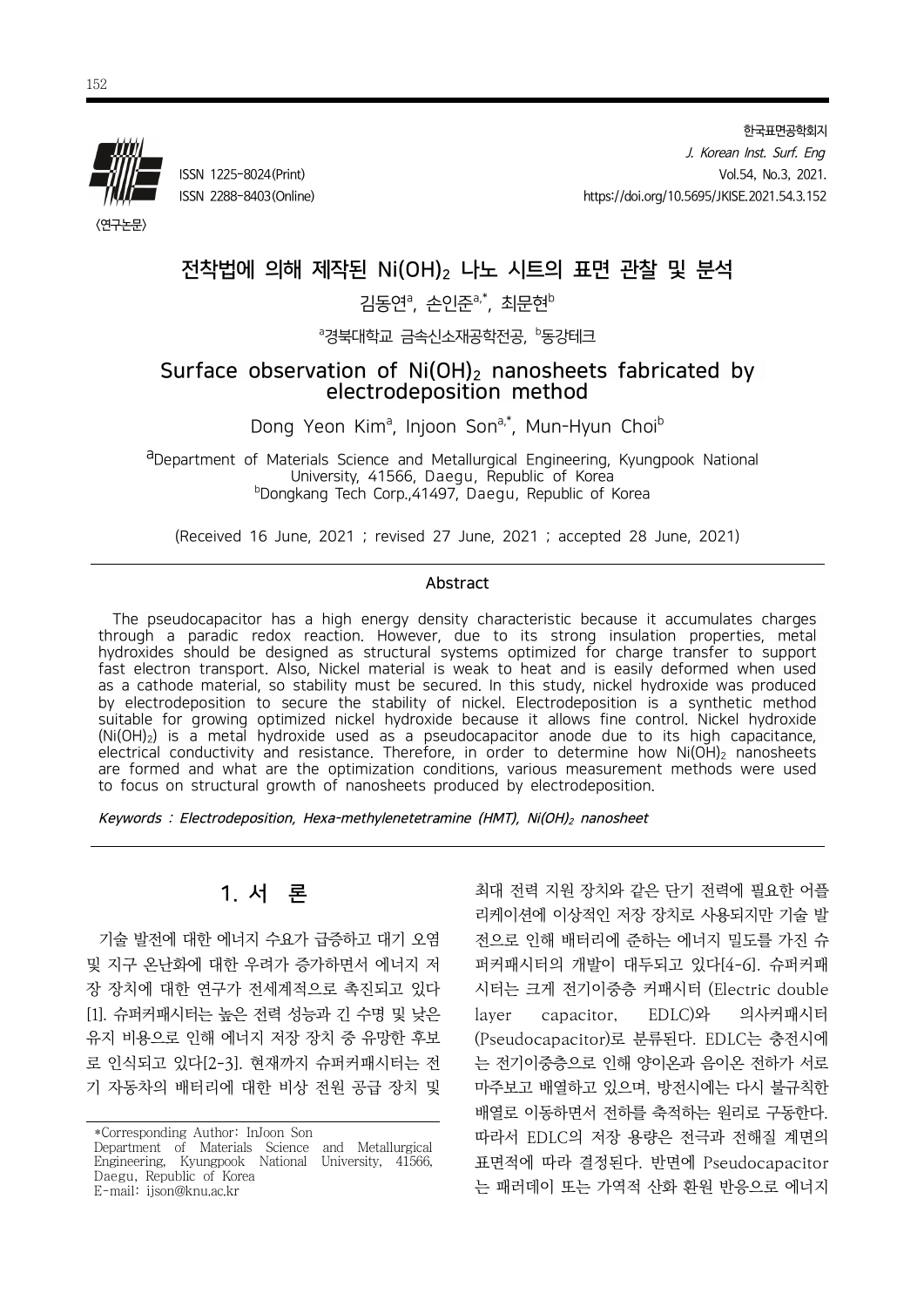를 저장한다. 전기이중층으로 전하를 저장하는 EDLC 와 달리 전극 표면의 산화 환원 반응을 통해 전하를 축적하는 면에서 배터리와 비슷하다고 할 수 있다[7]. 그러나 Pseudocapacitor의 패러딕 산화 환원 반응은 활성 물질이 높은 속도에 필요한 빠른 전자 수송을 지 원하기에는 절연 특성이 강하기 때문에 속도적 성능과 가역성이 저하되는 경우가 많다. 이러한 단점을 보완 하기 위해 Pseudocapacitor의 전극 소재로는 전이금 속 계열을 주로 사용하는데 그 중 비정전용량을 가장 크게 보유하면서 원활한 전하 이동을 가지는 금속이 니켈(Ni)이다. 또한 이러한 금속을 다양한 구조로 설계 하여 전하 이동을 최적화시키면서 산화 환원 반응이 일어날 때 생기는 금속 소재의 팽창, 수축으로 인한 불안정성을 해결하기 위한 연구가 활발히 진행중이다. 본 연구에서는 Ni(OH)<sup>2</sup> 형태의 층상 이중층 수산화물 구조로 전극을 설계하였다. 층상 이중층 수산화물 구 조체는 금속수산화물층과 음이온이 layer by layer 형태로 배열되며, 브루사이트 (Brucite-like) 평면구 조의 형태를 띄는 독특한 나노 구조이다. 즉 층과 층 사이에 전해질 이온이 쉽게 삽입/탈리할 수 있는 공간 을 보유하고 있어 이온 이동이 활발한 특성으로 인해 에너지 저장 시스템 분야에서 많은 관심을 받아왔다 [8]. 이러한 니켈의 특성과 장점을 바탕으로 합성한 Ni(OH)<sub>2</sub>의 특성을 다양한 방법으로 분석하여 존재 유 무를 판단하고 최적화된 합성 조건을 연구하였다.

## 2. 실험방법

합성에 사용된 니켈 용액은 질산 니켈 (Nickel(II) nitrate hexa-hydrate, Ni(NO<sub>3</sub>)<sub>2</sub>·6H<sub>2</sub>O)을 탈이온수 에 용해하였으며, 전극에 사용된 기판 소재는 다공성을 지니고 전도도가 우수한 3차원 구조의 Ni foam을 사용 하였다. 기판은 아세톤 (Acetone), 이소-프로필 알코올 (Iso-propyl alcohol), 탈이온수 (D·I water) 순서로 각 10분간 초음파 탈지기로 세척하였다. 또한 Ni(OH)<sup>2</sup> 시트의 성장을 정밀하게 분석하기 위해 핵 형성 및 성장 에 영향을 미치는 헥사-메틸렌테트라민 (Hexa-methylenetetramine, HMT)을 첨가하였다. 전착 전, 니켈 전구체 용액을 85℃, 30분간 교반하여 용액 내 Ni 이온을 활성화시킨 후, Ni foam을 작동 전극 (Working electrode), 백금(Pt)을 상대 전극 (Counter electrode)으로 사용하였으며, 기준 전극

(Reference electrode)은 Ag/AgCl을 사용하였다. 전 착은 Potentiostat-Galvanostat (Versastat 3, AMETEK scientific instruments, UK)의 Chronoamperometry mode (-0.85 V vs. Ag/AgCl, 3 min)로 실행하였다. 합성된 전극은 25℃, 진공 분위기에서 24 시간동안 건조하였다.

XRD 분석은 EMPYREAN (Malvern Panalytical, UK) 장비로 Cu Kα선 (λ = 0.1541 nm)으로 0-90˚까 지 분석하였다. Ni(OH)2를 형성하는 결합 구조와 원자 내 결합 에너지를 분석하기 위해 라만 분광분석과 XPS 분석을 실행하였다. 라만 분광기는 Nicolet Almega XR (Thermo Scientific, USA)를 사용하였 으며, 300-700 cm<sup>-1</sup>, 3500-3800 cm<sup>-1</sup> 파 수 (Wave number)에서 측정하였다. XPS 분석은 NEXSA (ThermoFisher, USA)를 사용하였다. 표면 분석은 FE-SEM(Hitachi S-4800, Japan)의 SE 모드 로 관찰하였다. Ni(OH)2의 회절면과 격자 간 거리를 분석하기 위한 투과전자현미경 측정은 Titan G2 ChemiSTEM Cs Probe (FEI Company, Netherlands)를 사용하였다. TEM 분석 전 집속 이온 빔 Scios (ThermoFisher scientific, USA)으로 투과 전자현미경 분석에 필요한 Ni(OH)2/Ni foam의 미세 단면 시편을 제작하였다. 열분석은 기판 위에 HMT 7.5 mM 농도로 전착한 Ni(OH)2를 파우더 형태로 회수 하고 Discovery SDT 650 (TA Instruments, USA)를 사용하여 대기 분위기로 분 당 1℃씩 승온하여 900℃까 지 측정하였다.

## 3. 결과 및 고찰

그림  $1$ 은 Ni foam, Ni $(OH)_2$  powder, Ni(OH)2/Ni foam의 XRD 회절 피크를 나타내었 다. 먼저 2 = 44.5°, 51.9°에서 Ni foam(◇)의 메인 피크가 나타났으며, 2 = 11.4°, 22.7°, 33.5°, 59.9°에서 나타난 4개의 피크는 각각 α -Ni(OH)2의 (003), (006), (101), (110) 회절면에 해당하는 것으로 분석되었다. XRD 데이터베이스를 참조한 결과, α-Ni(OH)<sup>2</sup> (JCPDS 038-0715)의 패턴과 일치하였기 때문에 전착된 Ni(OH)2는 α  $-Ni(OH)_2$  결정 구조임을 확인할 수 있었다.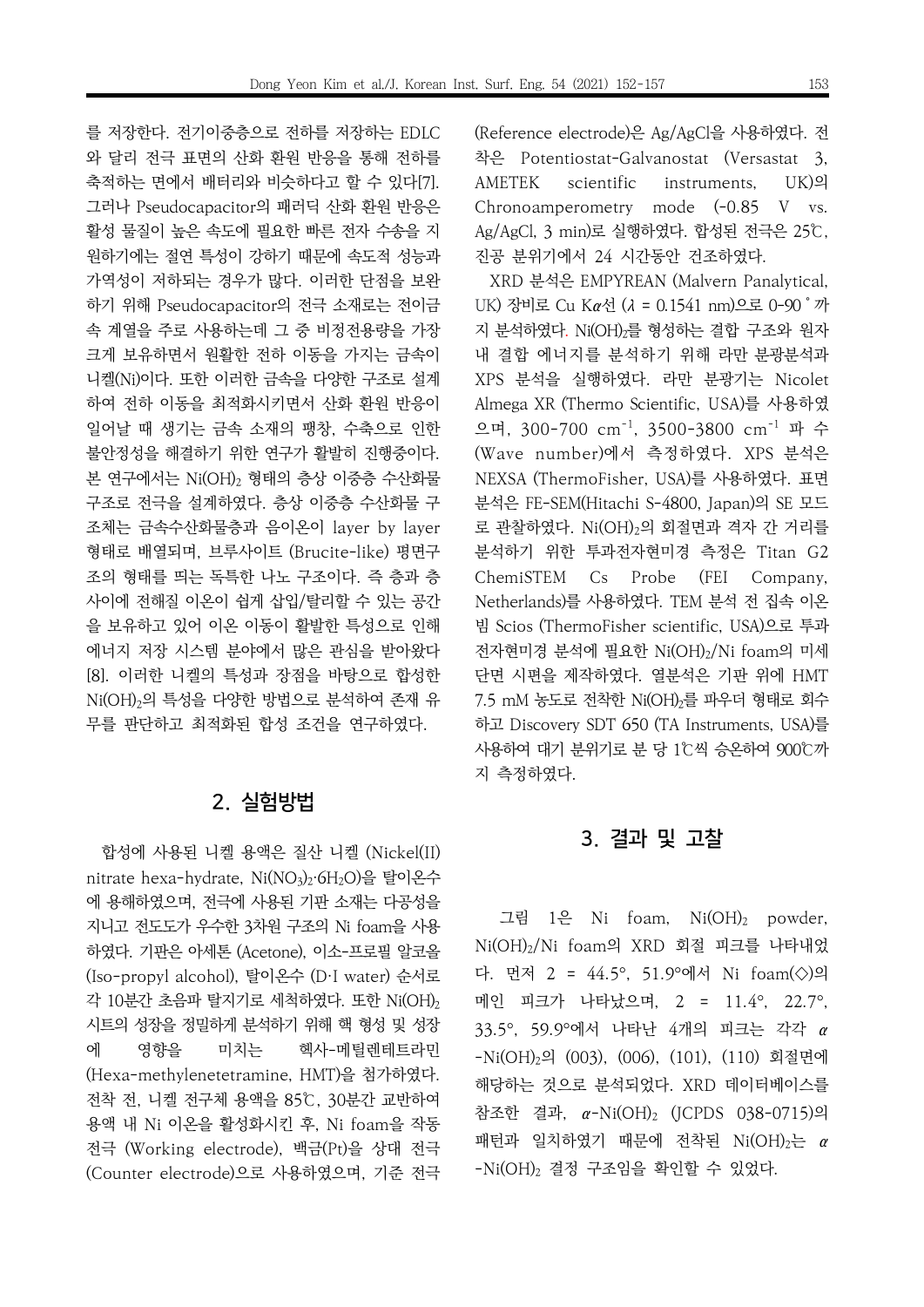

**Fig. 1.** XRD patterns of nickel foam, α-Ni(OH)<sub>2</sub> powder,<br>and α Ni(OH) (Ni foam and  $\alpha$ -Ni(OH)<sub>2</sub>/Ni foam.

그림 2는 Ni foam, HMT free, HMT 7.5 mM 샘플의 결합에너지를 비교하기 위해 라만 분 광법으로 나타내었다. 그림 2(a)는 463 cm $^{-1}$ , 526 cm-1의 스펙트럼에서 결합 피크를 나타 내었다. 463 cm<sup>-1</sup>에 위치한 스펙트럼은 OH<sup>-</sup> 그룹과 Ni 2+의 Ni - O 스트레칭 진동, 526 cm<sup>-1</sup>은 O<sup>2-</sup>와 Ni<sup>2+</sup>의 스트레칭 진동을 나타낸 다. 그림 2(b)에서 3640 cm<sup>-1</sup>은 Ni(OH)<sub>2</sub>의 OH -그룹에서의 O - H 대칭 스트레칭 밴드를 나타낸다. 463 cm-1 스펙트럼에서 나타난 피 크가 Ni과 O 사이의 결합이며, 3640 cm<sup>-1</sup> 스펙트럼에서 나타난 피크가 OH -의 형성을 나 타내는 스펙트럼이므로 Ni(OH)<sup>2</sup> 형성에 필요 한 결합 구조를 나타낸다[9]. HMT 7.5 mM의 시료의 피크가 HMT free의 시료보다 뚜렷하 게 나타났기 때문에 Ni(OH)<sub>2</sub>의 형성이 더 명 확한 것을 의미하며, Ni foam은 Ni(OH)2를 전착을 하지 않았기 때문에 피크가 나타나지 않았다.[10].

그림 3은 X선 광전자 분광법으로 Ni foam 위 에 형성된 Ni(OH)2의 결합에너지를 분석하였다. 시료는 HMT 7.5 mM을 사용하였다. 그림 3(a)는 Ni 2p, O 1s, C 1s 등 Ni(OH)2에 존재하는 모든 원소의 스펙트럼을 나타냈고, Ni(OH)2를 구성하는 Ni 2p와 O 1s 피크를 확대하여 각각 그림 3(b)와 그림 3(c)로 나타냈다. Ni 2p 스펙트럼은 코어 레 벨로 구성된 Ni 2p3/2와 2p1/2의 이중 피크의 결합 에너지가 나타났다. Ni 2p1/2에서 분해된 Ni<sup>2+</sup> 2 $\rm p_{1/2}$ ,  $\rm Ni^{3+}$  2 $\rm p_{1/2}$  상태의 결합에너지는 스핀에너지

의 분리로 결합에너지가 각각 873.4 eV, 879.2  $\rm eV$ 에서 나타났으며, Ni 2 $\rm p_{3/2}$ 에서 분해된 Ni $^{2+}$ 2 $p_{3/2}$ ,  $\mathrm{Ni^{3+}}$  2 $p_{3/2}$  상태의 결합에너지는 각각 855.6 eV, 861.1 eV로 나타났다[11]. O 1s의 스 펙트럼은 H2O의 H – O - H 결합에너지 또는 Ni(OH)2를 구성하는 Ni – O - H의 결합에너지로 531.4 eV에서 나타났다.



**Fig. 2.** Raman spectroscopy graph of Ni foam, HMT free, HMT 7.5 mM samples.



**Fig. 3.** (a) XPS survey spectrum, (b) Ni 2p spectrum, (c) O 1s spectrum of  $Ni(OH)_2$ nanostructure on Ni foam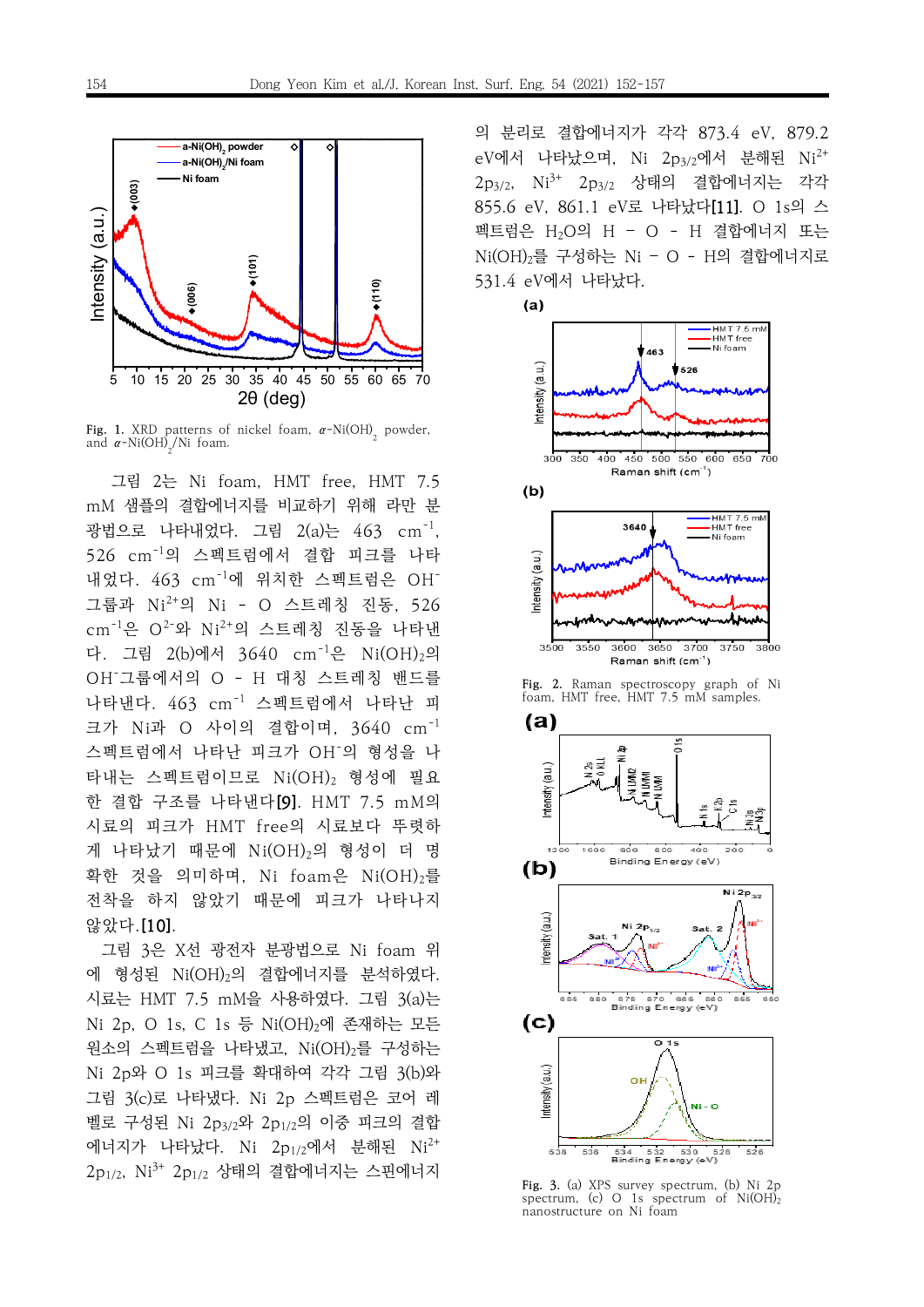그림 4는 첨가된 HMT 농도에 따라 형성된 Ni(OH)2의 표면을 FE-SEM 이미지이다. (a), (b)는 HMT free, (c), (d)는 HMT 3 mM, (e), (f)는 HMT 7.5 mM 시료의 Ni(OH)<sup>2</sup> 나노 시트를 각각 50,000배와 100,000배로 나타내었다. HMT free 시료는 Ni(OH)<sup>2</sup> 나노 시트가 Sphere 형태로 성장 하였고 크기와 두께는 작고 얇게 성장하였다. 작고 얇게 성장한 Ni(OH), 나노 시트가 유연성이 없고 취성이 강하기 때문에 크랙이 발생한 것으로 판단 된다. HMT 3 mM 시료는 HMT free 시료와 같 이 크랙은 발생하지 않았지만, 여전히 Sphere 형 태로 성장한 Ni(OH)<sup>2</sup> 나노 시트를 관찰할 수 있었 다. HMT 7.5 mM 시료는 나노 시트의 크기와 두 께가 HMT 3 mM 시료보다 크고 넓게 성장하였 다. SEM 표면을 관찰한 결과, HMT 7.5 mM 시 료의 표면에 크랙이나 빈 공간 없이 나노 시트 상 호간의 적절한 간격을 유지한 채 균일하게 성장한 것을 관측할 수 있었다.



**Fig. 4.** FE-SEM images of Ni(OH)<sup>2</sup> grown on Ni foam with the HMT concentration of (a, b) free, (c, d) 3 mM, (e, f) 7.5 mM.

그림 5는 HR-TEM을 이용하여 Ni(OH)2의 회절 면과 격자 간 거리를 분석하였다. 시료는 HMT 7.5mM을 사용하였다. 먼저 FTT 모드로 SAED 패 턴을 분석하여 Fig. 12(a)로 나타냈다. 단결정으로 나타난 Ni foam과 다결정으로 나타난 Ni(OH)2를 함께 관측할 수 있었으며, 다결정인 Ni(OH)<sub>2</sub>는 3 개의 뚜렷한 링 패턴이 나타났다. 각각의 반지름은 4.67 nm<sup>-1</sup>, 6.41 nm<sup>-1</sup>, 8.13 nm<sup>-1</sup>로 측정되었다. 이 패턴은 역격자를 나타내는 것이므로 역수를 취 하여 계산하면 격자 간 거리는 각각 0.214 nm, 0.156 nm, 0.123 nm로 계산되었다. Fig. 12(b), (c)는 Ni(OH)2의 격자 간 거리들을 확대하여 관찰 하였다. 격자 간 거리는 각각 2.21 Å, 1.63 Å, 1.23 Å로 나타났고 이는 SAED 패턴에서 계산한 격자 간 거리와 비슷한 값을 나타냈다. 따라서 HR-TEM 분석을 통해 Ni foam 위에 전착된  $Ni(OH)_2$  존재를 알 수 있었다.



**Fig. 5.** (a) SAED pattern, (b), (c) surface observed at low and high magnification image of HMT 7.5 mM sample.

다음은 Ni foam 위의 Ni(OH)2의 열안정성을 파악하기위해 TGA-DSC 분석을 진행하였다. 그림 6에 나타낸 열분석은 파우더 형태의 Ni(OH)<sub>2</sub>를 대 기 중에서 0 - 900℃까지 분 당 1℃씩 승온하여 열처리하였을 때의 무게 변화 및 열 반응을 관찰한 그래프이다. 이 그래프를 통하여 온도 변화에 따른 Ni(OH)2의 무게 변화 및 열 반응을 3 단계로 나눌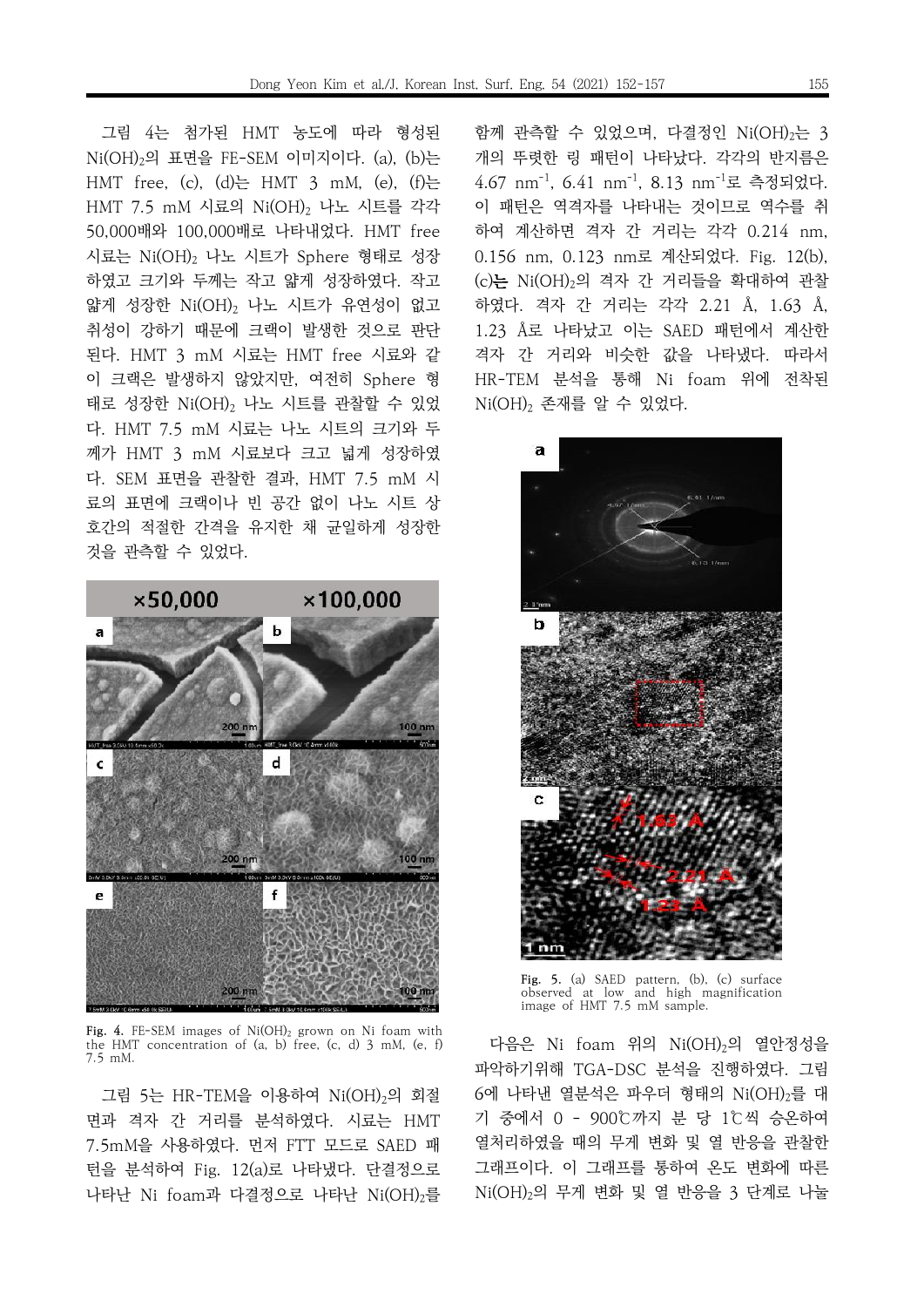수 있었다[12]. Step 1 (44.9 - 86.6℃)에서 시료 무게가 21.1% 감소하고, 86.6℃에서 발열반응이 나타났다. 이 발열반응은 Ni(OH)2의 탈수 및 분해, 즉 물리적으로 흡착된 물 분자 제거로 인한 중량 감소로 판단된다. 다음은 Step 2 (209.3 - 351. 6℃)에서 22.3%의 무게 감소와 흡열반응이 발생했 다. 이 흡열반응은 흡착되어 있던 모든 물 분자와 유기종이 LDH 구조의 슬래브 간 공간에서 완전히 탈출하여 NiO<sub>x</sub>를 동시에 형성하면서 Ni(OH)<sub>2</sub> 나 노 시트가 파괴된 것으로 사료된다. 마지막 Step 3는 NiOx가 표면에 지배적으로 존재하고, 나노 시 트가 안정 상태를 지속하기 때문에 무게 변화가 없 고 열 반응도 더 이상 발생하지 않았다[13]. 209.3 - 351.6℃에서 Ni(OH)2 나노 시트가 파괴되었기 때문에 에너지 저장 시스템의 작동 환경에서는 열 적 안정성이 확보되었음을 알 수 있다. 본 연구에 서는 니켈 기반의 의사커패시터 전극을 전착법으로 제작하였다. 니켈은 이론용량이 높기 때문에 전기 자동차나 에너지 저장 시스템의 양극재로 사용되는 가장 핵심적인 소재이지만 안정성이 낮아 변형이 쉬워 다른 소재와 같이 합성되거나 고분자 코팅이 되어 사용되어오고 있다. 이러한 문제를 해결하기 위해 사용한 전착법은 기판 위의 소재를 미세하게 조절하여 성장시킬 수 있으며, 과잉 성장을 방지하 고 안정된 상으로 성장시킬 수 있다. 또한 무게 대 비 넓은 표면적을 확보해야 하는 에너지 저장 시스 템의 양극재를 제작함에 있어 적합한 합성 방법으 로 생각한다.



Fig. 6. TGA-DSC profiles of Ni(OH)<sub>2</sub>.

# 4. 결 론

본 연구에서는 슈퍼커패시터의 양극 소재로 사용 할 수 있는 Ni(OH)2 나노 시트의 합성 유무와 최 적의 조건을 도출하였다. XRD 분석을 통해 Ni(OH)2의 합성을 확인하였으며, 라만 분광법을 통해 HMT가 7.5 mM이 첨가된 Ni(OH)2의 결합 구조가 가장 세게 나타났다. 또한 X선 광전자 분광 법을 통해 Ni과 음이온 결합과의 에너지를 알 수 있었다. 이는 Ni(OH)2를 구성하는 원소들의 결합 세기가 양호하며, 안정된 상태임을 나타낸다. 따라 서 오랜 충방전 시간 동안 발생하는 이온 교환 이 동 또는 전해질과의 반응에도 안정적임을 시사한 다. 표면 분석에서는 HMT 7.5 mM의 Ni(OH)2가 표면적이 최적화된 상태로 성장한 것을 관찰할 수 있었다. 또한 전착법으로 제작된 Ni(OH)2는 수열 합성법과 같은 과잉 성장하는 합성과 달라 시트의 크기가 나노 단위로 비교적 작고 균일하게 성장하 였다. 이는 다른 합성법으로 제작한 소재에 추가적 으로 전착하여 응용할 수 있음을 나타낸다. 마지막 으로 열안정성 분석을 통하여 Ni(OH)2 나노 시트 가 슈퍼커패시터의 작동 환경에서 열적 안정성이 확보됨을 확인하였다.

## References

- [1] Winter, M.; Brodd, R. J. Chem. ReV., 104, (2004) 4245–4269
- [2] Simon, P.; Gogotsi, Y. Nat. Mater., 7, (2008) 845–854.
- [3] Kotz, R.; Carlen, M. Electrochim. Acta, 45, (2000) 2483–2498.
- [4] Kong, L.; Lang, J.; Liu, M.; Luo, Y.; Kang, L. J. Power Sources 2009, 194, 1194–1201.
- [5] Lang, J.; Kong, L.; Wu, W.; Liu, M.; Luo, Y. J. Solid State Electrochem. 2009, 13, 333–340.
- [6] Patil, U. M.; Gurav, K. V.; Fulari, V. J.; Lokhande, C. D.; Joo, O. S. J. Power Sources 2009, 188, 338–342.